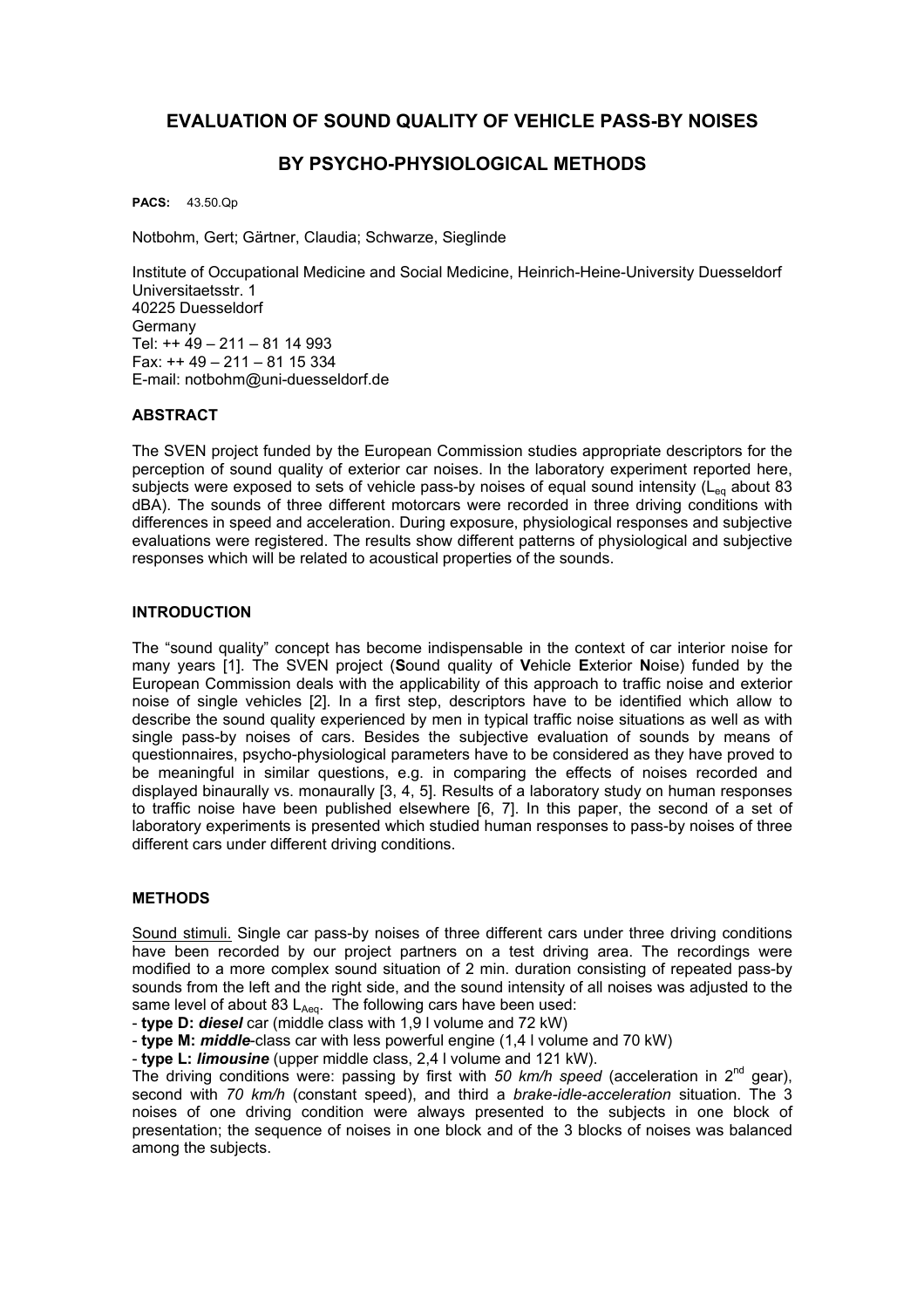Measures of effect. Three different *physiological variables* have been measured:

- fingerpulse amplitude (FPA) as a measure of the peripheral blood circulation
- skin conductance level (SCL) as a measure of the electric skin activity
- electro-myogram of the forearm (EMG) as a measure of the electric muscle activity.

All these parameters reflect changes of the physiological state of the body in a dimension of activation of the vegetative system elicited by external stimuli as well as by physical tension or emotional arousal. They have proven to be reliable measures of noise effects, but respond also unspecifically to other stressors.

The physiological measurements have been taken continuously during the experiment. For the statistical analysis, means for specific time intervals (2, 5 or 10 s) for each subject were calculated and transformed into percentual changes in relation to the baseline value (mean of the measurements taken during last 30 s before start of the noise = 100 %).

In addition to the physiological measurements, the *subjective evaluation* of the noise stimuli by the subjects was assessed in a second stage of presentation of the noises. Several questionnaires had to be filled in after each sound stimulus or each block of noises. Only a few results on this subjective evaluation are reported here.

Study realization. The sample consisted of 24 subjects recruited at the Heinrich-Heine University of Duesseldorf (male students with unimpaired hearing, age from 24 to 29 years), who received a financial gratification for their participation. Before the beginning of the experiment the hearing was checked by means of pure tone threshold audiometry in an introductory meeting for enlistment. The experiments took place in the anechoic chamber of the institute from May to November 2001. For each subject there was one experimental session, and there was only one subject performing the tests at a time.

Due to the limited space, here we concentrate mainly on the physiological responses to the 70 km/h and brake-idle-acceleration (b-i-a) condition in presenting the physiological reactions of the fingerpulse amplitude (FPA) and the skin conductance level (SCL).

## **RESULTS ON PASS-BY NOISES AT 7O KM/H CONSTANT SPEED**

Fingerpulse amplitude. As can be seen in figure 1 the graphs of the fingerpulse amplitude show a rapid decline reaching the minimum 8 s after noise onset and a gradual recovery towards the baseline. Such a response is expected during any exposure to noise of sufficient intensity.



Fig. 1.- Reaction of fingerpulse amplitude to pass-by noises of 3 different cars at 70 km/h constant speed.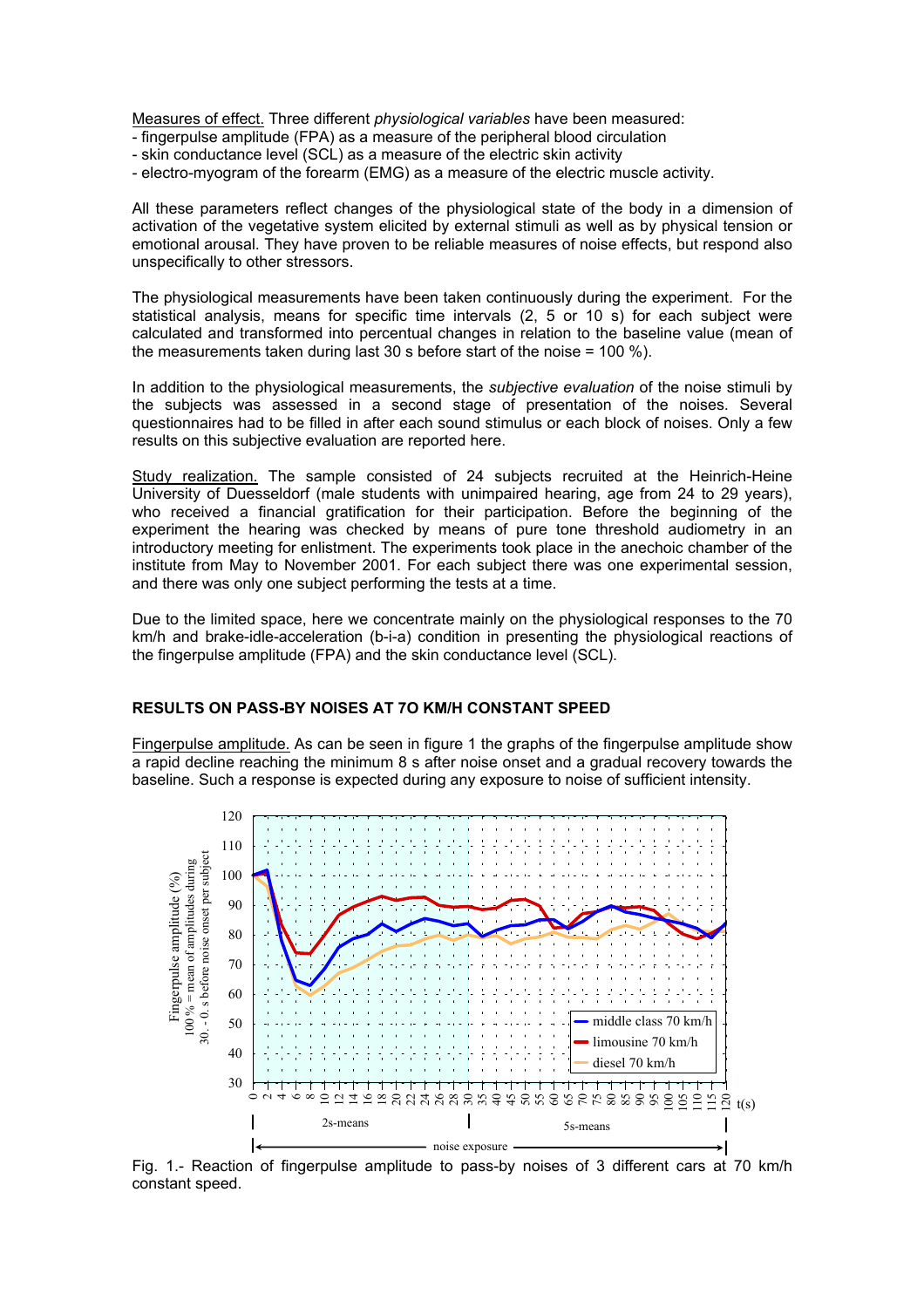For the noise of the *limousine* car, the FPA decreases less than for the other cars, and already after 20 s it returns to about 90% whereas the measures for *middle-class* and especially for the *diesel* car remain at a lower level. For the time intervals from 8th to 16th s differences in the FPA prove themselves to be significant by ANOVA ( $p = 0.03$ ; two-tailed significance). After 60 seconds all three graphs draw nearer to each other at a level of about 80% and stay at that level till the end of the exposure as there is still a physiological response to the stimuli going on.

Skin conductance. The skin conductance level also shows a significant change in its reaction to the different pass-by noises. As can be seen in figure 2 there is a strong increase in SCL during the onset of exposure to the noise of the *diesel* car up to over 130%, whereas the values for the *limousine* and the *middle-class* cars rise to 110 respectively 116 % only. For these two cars, the graphs start declining to baseline level very soon, but the values for the *diesel* car still remain at a high level with even a second increase after 75 seconds of exposure time. These differences show themselves to be highly significant in statistical terms if the non-parametric Friedman test is used.



Fig. 2.- Reaction of skin conductance level to pass-by noises of 3 different cars at 70 km/h constant speed.

Direct comparison of the noises by questionnaire. One of the tools for assessing the subjective evaluation of the noises was a questionnaire which was filled in after listening to each block of noises during the second presentation.



Fig. 3.- Rating scores (sum of 24 Ss) for pass-by noises of 3 different cars at 70 km/h constant speed with regard to loudness, danger, unpleasantness and annoyance.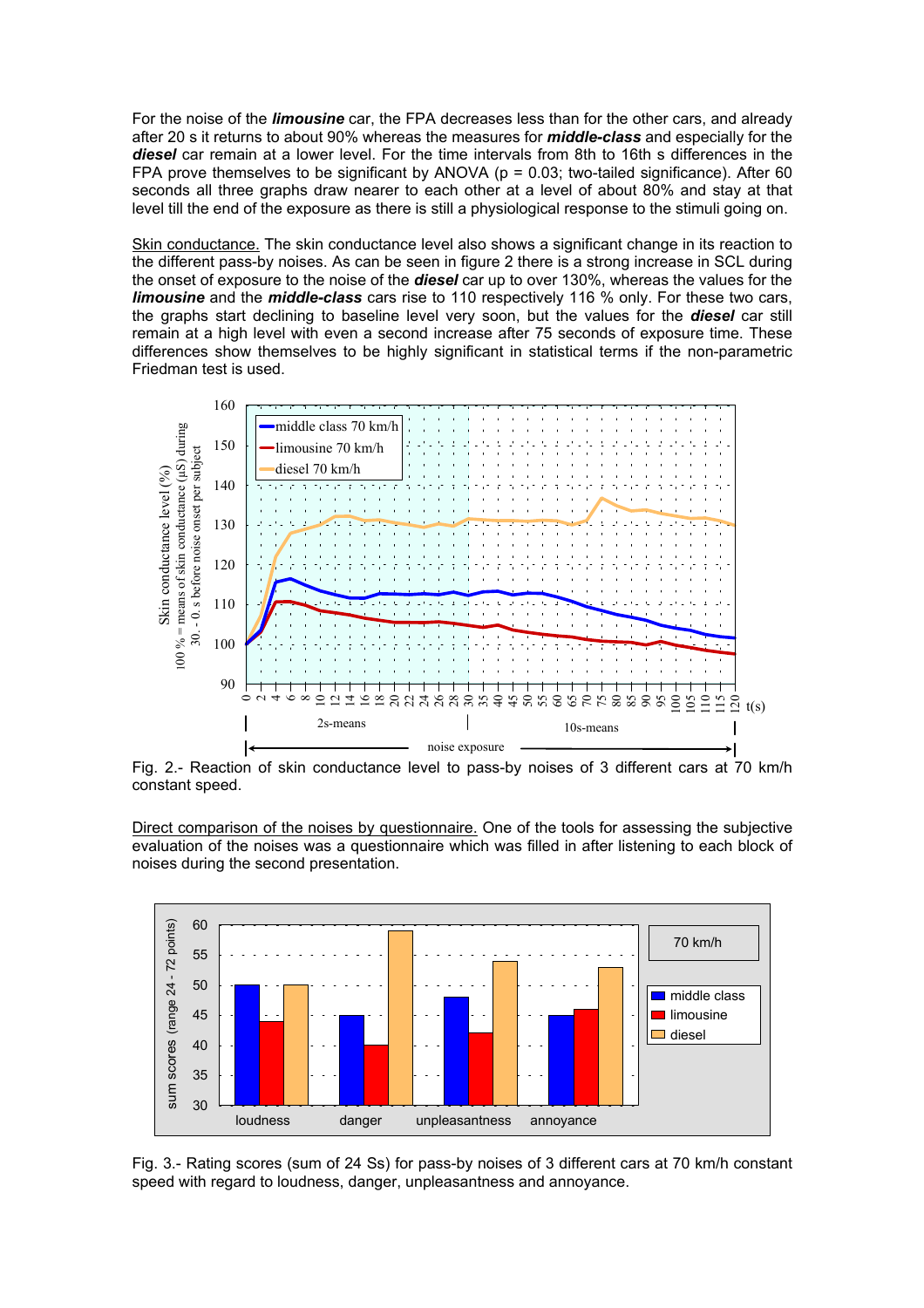The subjects were asked to rank the 3 sounds in terms of loudness, danger, unpleasantness, and annoyance. For statistical analysis, the votes were transformed to a sum score counting each 1<sup>st</sup> rank of a sound (loudest, most dangerous, most annoying etc.) with 3 points, each 2<sup>nd</sup> rank with 2 points, each 3<sup>rd</sup> rank with 1 point. With 24 Ss, the range of the sum score was from 24 to 72 points for each item in each noise condition.

Fig. 3 shows the results of this direct comparison of the 3 car noises. It becomes obvious that the *diesel* sound is unambiguously judged as the most dangerous and also as more unpleasant and annoying as the other two cars. The *limousine* sound is judged most favourable in 3 of the 4 items.

Conclusions. As shown in figures 1 and 2, the pass-by noise of the *diesel* car evoked the strongest physiological responses in this driving condition, whereas the *limousine* sound resulted in relatively moderate responses. The same tendencies are reflected in most items of the direct comparison between the sounds presented in fig. 3, and it has to be added that these results are supported by the other questionnaires applied. For the driving condition of constant speed at 70 km/h, the different physiological and subjective measures correspond to a large extent in ascertaining a ranking of the three noises in terms of activation and emotional arousal which might reflect the sound quality of the cars.

## **RESULTS ON PASS-BY NOISES IN THE BRAKE-IDLE-ACCELERATION SITUATION**

Figure 4 displays the graph of the fingerpulse amplitude during exposure to the noise recordings at the brake-idle-acceleration condition for the three different cars used.



Fig. 4.- Reaction of fingerpulse amplitude to pass-by noises of 3 different cars at the brake-idleacceleration situation.

The initial decrease of the FPA down to 60-55 % is even lower than the decrease in the previous experimental condition. This time the pass-by noise of the *limousine* leads to the strongest decrease in FPA down to 55%. All three graphs start to return to baseline slowly with the values for the *limousine* staying under 80% of the baseline value till the end of exposure. After 35 seconds of noise exposure, for example, the FPAs for the *middle*-class- and *diesel* cars reach almost 90% of the baseline value whereas the FPA for the *limousine* remains near 70% (one-way ANOVA, p= 0.03; two-tailed significance).

Skin conductance. As shown in figure 5, the skin conductance level shows a clear increase in the initial phase for all three recordings, but strongest for the exposure to the *limousine* car, followed by the *middle*-class car. For both the increase is clearly higher as compared with the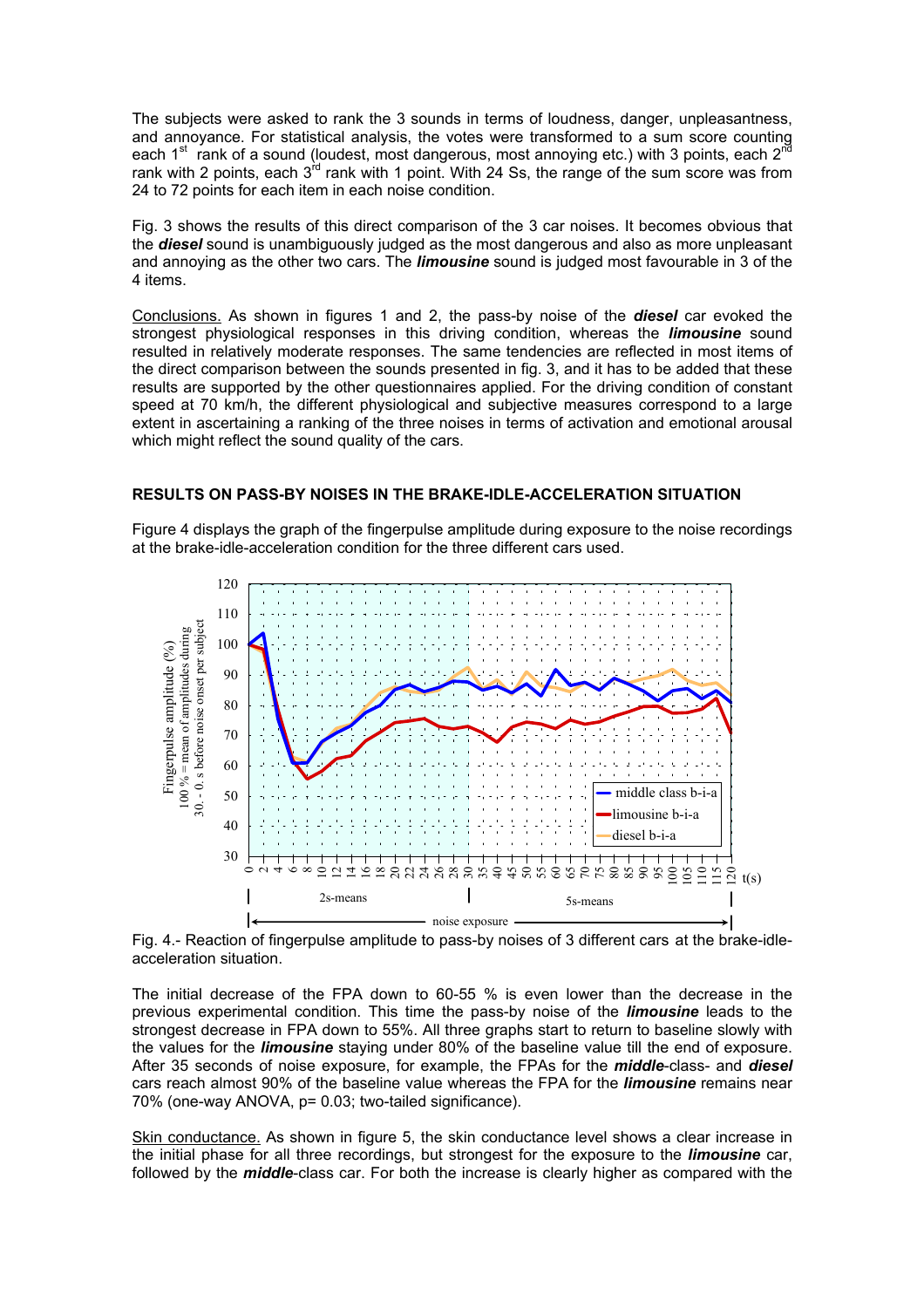70 km/h condition. All three graphs adjust slowly to the baseline level, but especially the values for the *limousine* stay between 120 and 130% for most of the noise exposure and keep a higher level than the graph of the *middle*-class car most of the time. The SCL for the exposure to the **diesel** car noise on the other hand shows the fastest decline to baseline level.



Fig. 5.- Skin conductance level for the pass-by noises of the three different cars at the b-i-a situation.

Direct comparison of the noises by questionnaire. The sounds of the brake-idle-acceleration condition were directly compared by questionnaire as described in the previous chapter. The *middle* class car has got the highest scores referring to "danger" and "annoyance", whereas the *diesel* is considered to be the loudest and most unpleasant and also quite annoying (- but anyway the differences in scores between these two cars are very small -). The *limousine* gets the distinctly lowest scores for "loudness", "unpleasantness" and "annoyance".



Fig. 6.- Rating scores (sum of 24 Ss) for pass-by noises of 3 different cars at the brake-idleacceleration condition with regard to loudness, danger, unpleasantness and annoyance.

Conclusions. For this driving condition, the synopsis of results from different measures leads to other conclusions. Again there is a great correspondence between the physiological measures, describing the responses to the *limousine* noise as the strongest and to the *diesel* noise as relatively weak. But the subjective evaluation as illustrated in fig. 6 and as measured with other tools with similar tendencies show quite favourable judgements for the *limousine* sound and